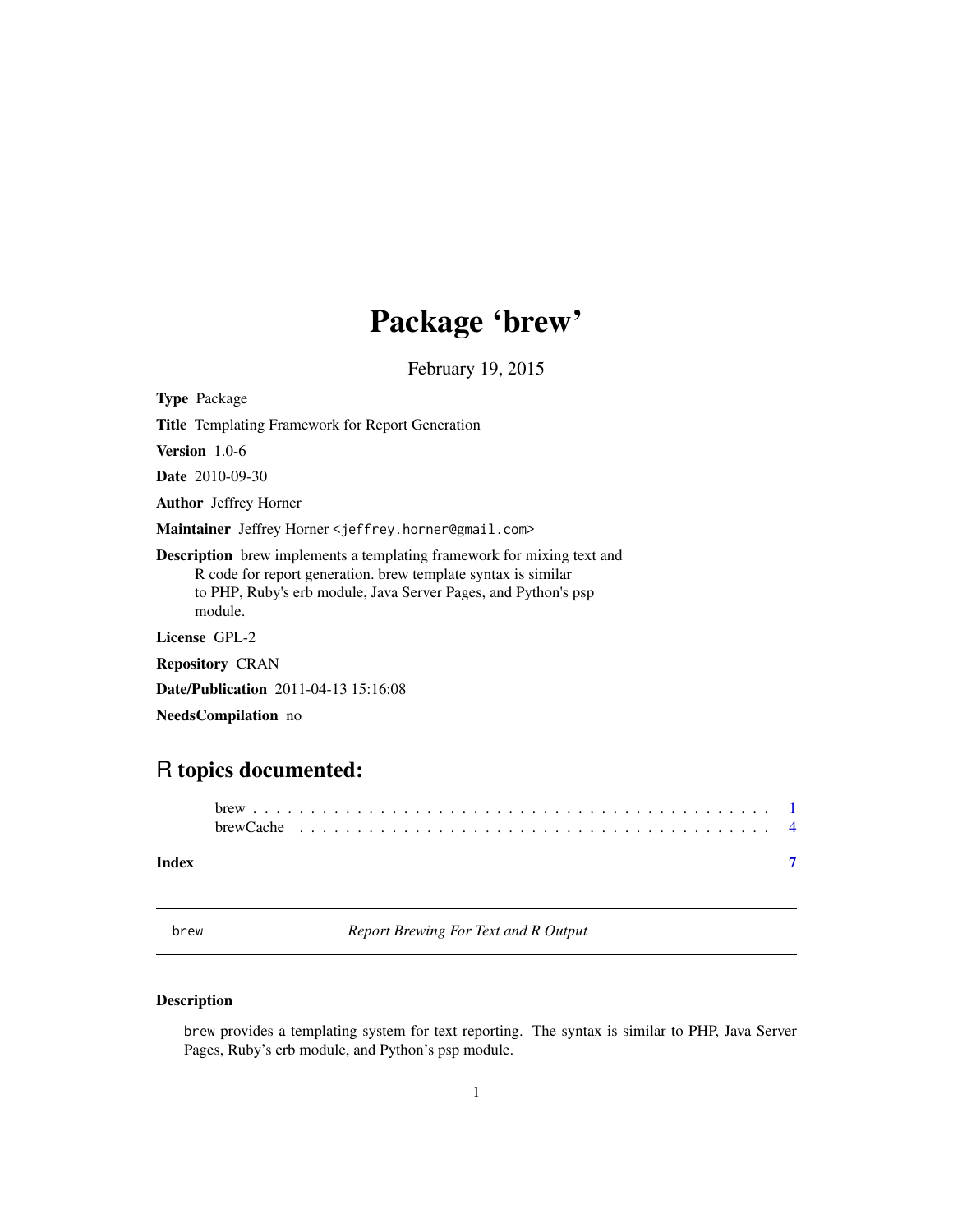#### <span id="page-1-0"></span>Usage

```
brew(file=stdin(),output=stdout(),text=NULL,envir=parent.frame(),
     run=TRUE,parseCode=TRUE,tplParser=NULL,chdir=FALSE)
```
#### Arguments

| file      | A connection, or a character string naming the file to read from. stdin() is the<br>default.                                                                                                                                                  |
|-----------|-----------------------------------------------------------------------------------------------------------------------------------------------------------------------------------------------------------------------------------------------|
| output    | A connection, or a character string naming the file to print to. stdout() is the<br>default.                                                                                                                                                  |
| text      | A character string treated as if it contained lines of a file to read from. Only one<br>of file or text is used as input. Default is NULL.                                                                                                    |
| envir     | the environment in which the input is to be evaluated. Default is the caller's<br>environment, useful for nested brew calls.                                                                                                                  |
| run       | Logical to determine if brew should evaluate the input (run=TRUE) or just parse<br>it (run=FALSE). Useful for debugging.                                                                                                                      |
| parseCode | Logical. only relevant when run=FALSE. When TRUE the brewed code is<br>parsed and then silently returned. When FALSE, the brewed code is returned<br>as a list. See the Value section for details.                                            |
| tplParser | a function to parse the text between $\frac{1}{6}\%$ and $\frac{1}{6}\%$ and return the result as a<br>character vector. The template text is passed to the function as a variable length<br>character vector in the first argument position. |
| chdir     | logical; if TRUE and file is a pathname, the R working directory is temporarily<br>changed to the directory containing file for evaluating. brew will also honor<br>the global option brew.chdir.                                             |

#### Details

brew syntax is quite simple and there are very few delimiters to learn:

- 1.All text that falls outside of the delimiters is printed as-is.
- 2.R expressions between the '<%' and '%>' delimiters are executed in-place.
- 3. The value of the R expression between the ' $\ll\approx$ ' and '%>' delimiters is printed.
- 4. All text between the '<%\#' and '%>' delimiters is thrown away. Use it as a comment.
- 5.If you place a '-' just before the '%>' delimiter, and it's placed at the end of a line, then the newline is omitted from the output.

The following template contains syntax to exercise all brew functionality:

--------------- You won't see this R output, but it will run. <% foo <- 'bar' %> Now foo is <%=foo%> and today is <%=format(Sys.time(),'%B %d, %Y')%>. <%# Comment -- ignored -- useful in testing. Also notice the dash-percent-gt. It chops off the trailing newline.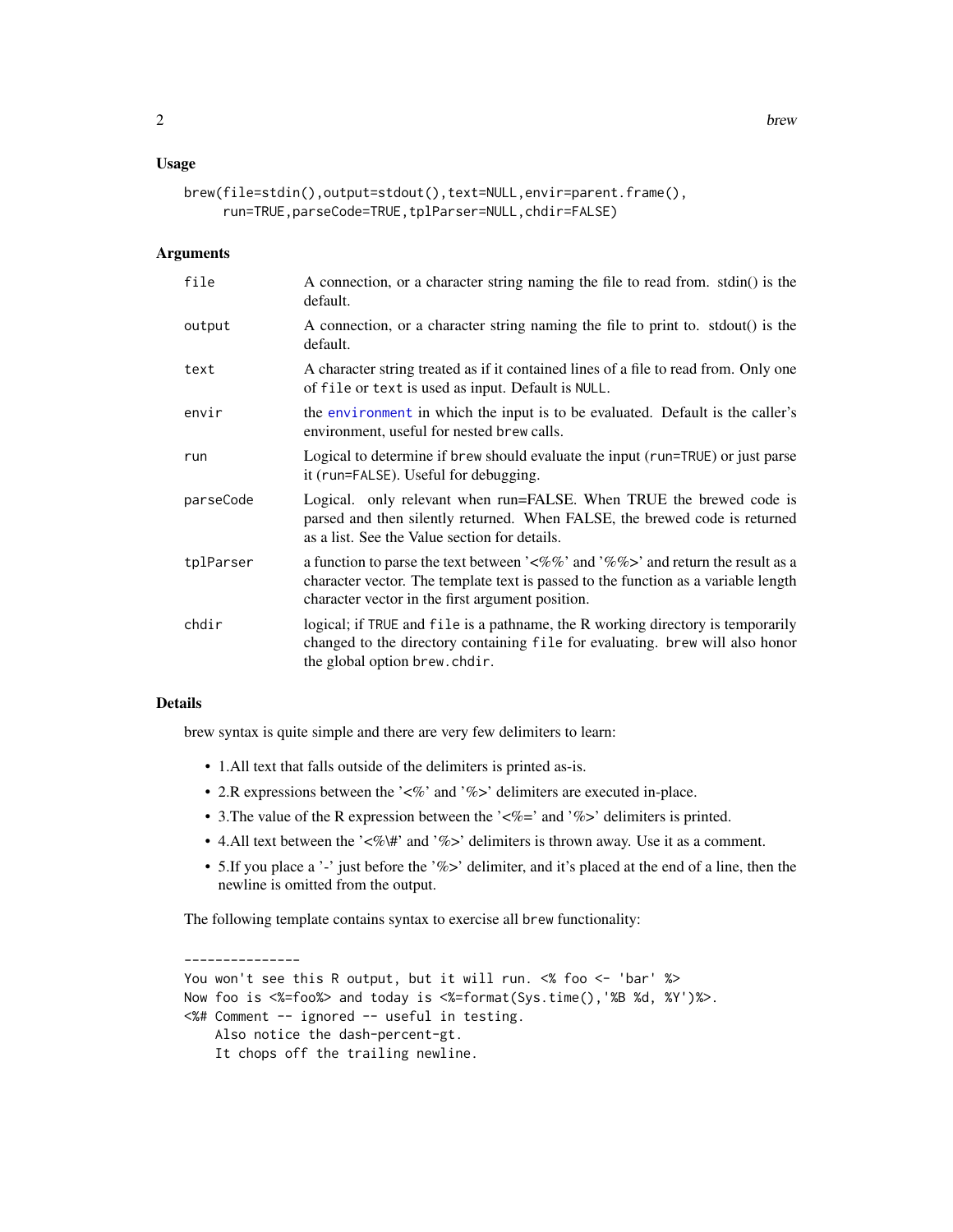<span id="page-2-0"></span>brew 3

```
You can add it to any percent-gt. -%>
How about generating a template from a template?
<%% foo <- 'fee fi fo fum' %%>
foo is still <%=foo%>.
---------------
```
The output is:

-------------- You won't see this R output, but it will run. Now foo is bar and today is April 20, 2007. How about generating a template from a template? <% foo <- 'fee fi fo fum' %> foo is still bar. --------------

Also, for power users, there's one more thing:

• 6.Text between the '<%%' and '%%>' delimiters is treated as a brew template and is printed as-is, but the delimiters are changed to  $\angle\%$  and  $\%$  >. This happens when tplParser=NULL. But if tplParser is a valid function, then the text is passed to tplParser which should return a character vector to replace the text.

NOTE: brew calls can be nested and rely on placing a function named '.brew.cat' in the environment in which it is passed. Each time brew is called, a check for the existence of this function is made. If it exists, then it is replaced with a new copy that is lexically scoped to the current brew frame. Once the brew call is done, the function is replaced with the previous function. The function is finally removed from the environment once all brew calls return.

#### Value

When run=TRUE, the value of the last expression after brewing the input or an object of class 'tryerror' containing the error message if brewing failed.

When run=FALSE and parseCode=TRUE, a function whose environment contains the text vector and the code vector of the parsed expressions after brewing the input. It takes brew's output and envir arguments.

When run=FALSE and parseCode=FALSE, a list containing the text vector and the unparsed code vector.

#### Author(s)

Jeffrey Horner <jeff.horner@vanderbilt.edu>

#### See Also

[Sweave](#page-0-1) for the original report generator.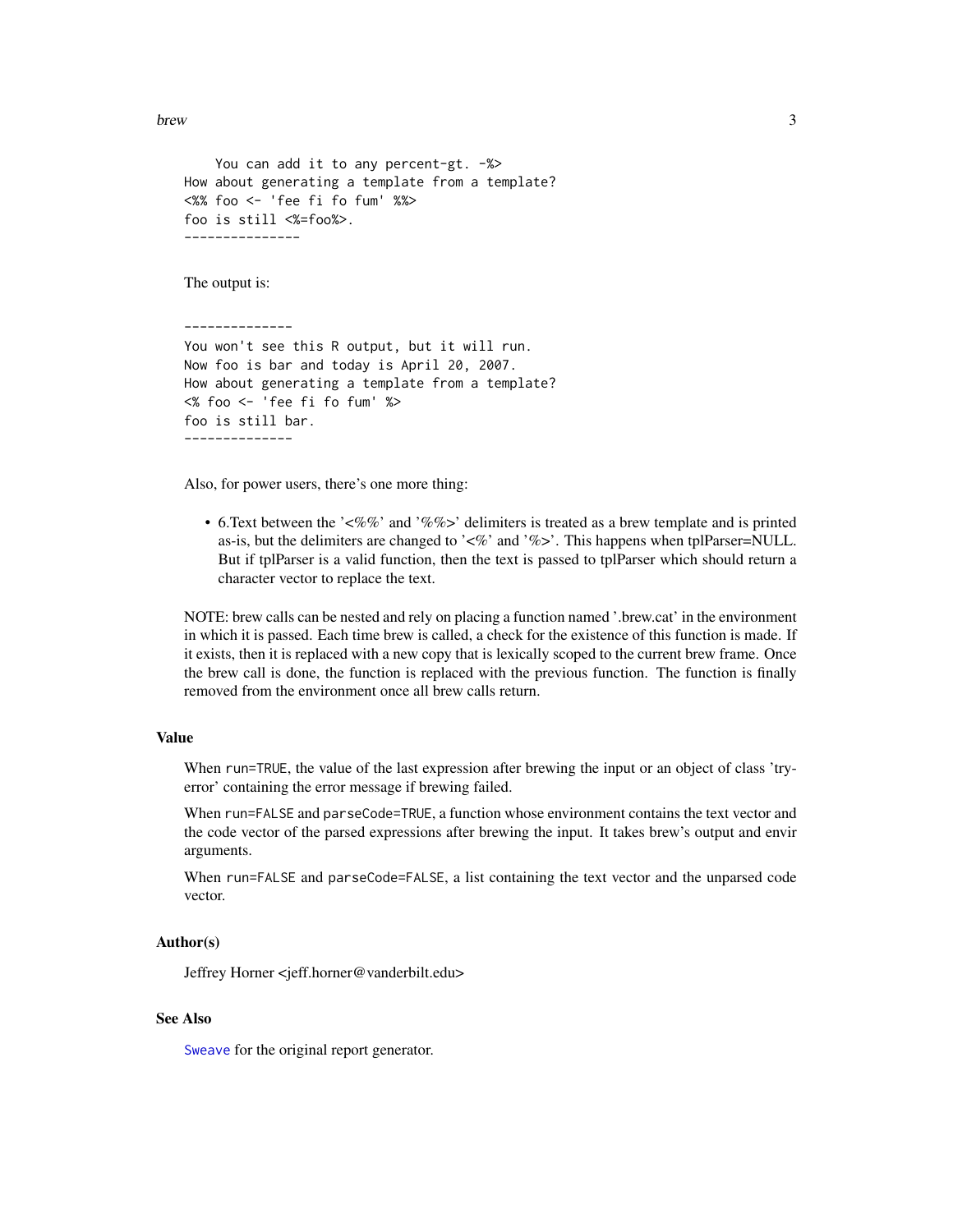#### <span id="page-3-0"></span>Examples

```
## A port of the Sweave test file.
brew(system.file("brew-test-1.brew",package="brew"),"brew-test-1.tex",envir=new.env())
## Everything you wanted to know about your R session.
brew(system.file("brew-test-2.brew",package="brew"),"brew-test-2.html",envir=new.env())
browseURL(paste('file://',file.path(getwd(),'brew-test-2.html'),sep=''))
## Don't sully up environment, so use envir=new.env(). Nested brew calls will still work.
brew(system.file("example1.brew",package="brew"),envir=new.env())
## Various ways to print R output
library(datasets)
brew(system.file("catprint.brew",package="brew"),envir=new.env())
rm(iris)
## The example from the Details section
brew(system.file("featurefull.brew",package="brew"),envir=new.env())
## Using the tplParser argument
tParse <- function(text) paste('Got this: <',text,'>\n',sep='',collapse='')
brew(system.file("featurefull.brew",package="brew"),envir=new.env(),tplParser=tParse)
rm(tParse)
```
brewCache *Caching Brew Templates*

#### Description

These functions provide a cache system for brew templates.

#### Usage

```
brewCache(envir=NULL)
```

```
brewCacheOn()
brewCacheOff()
```
setBufLen(len=0)

#### Arguments

| envir | the environment to store text and R expressions for each brewed template. |
|-------|---------------------------------------------------------------------------|
| len   | length of internal buffers for parsing the templates.                     |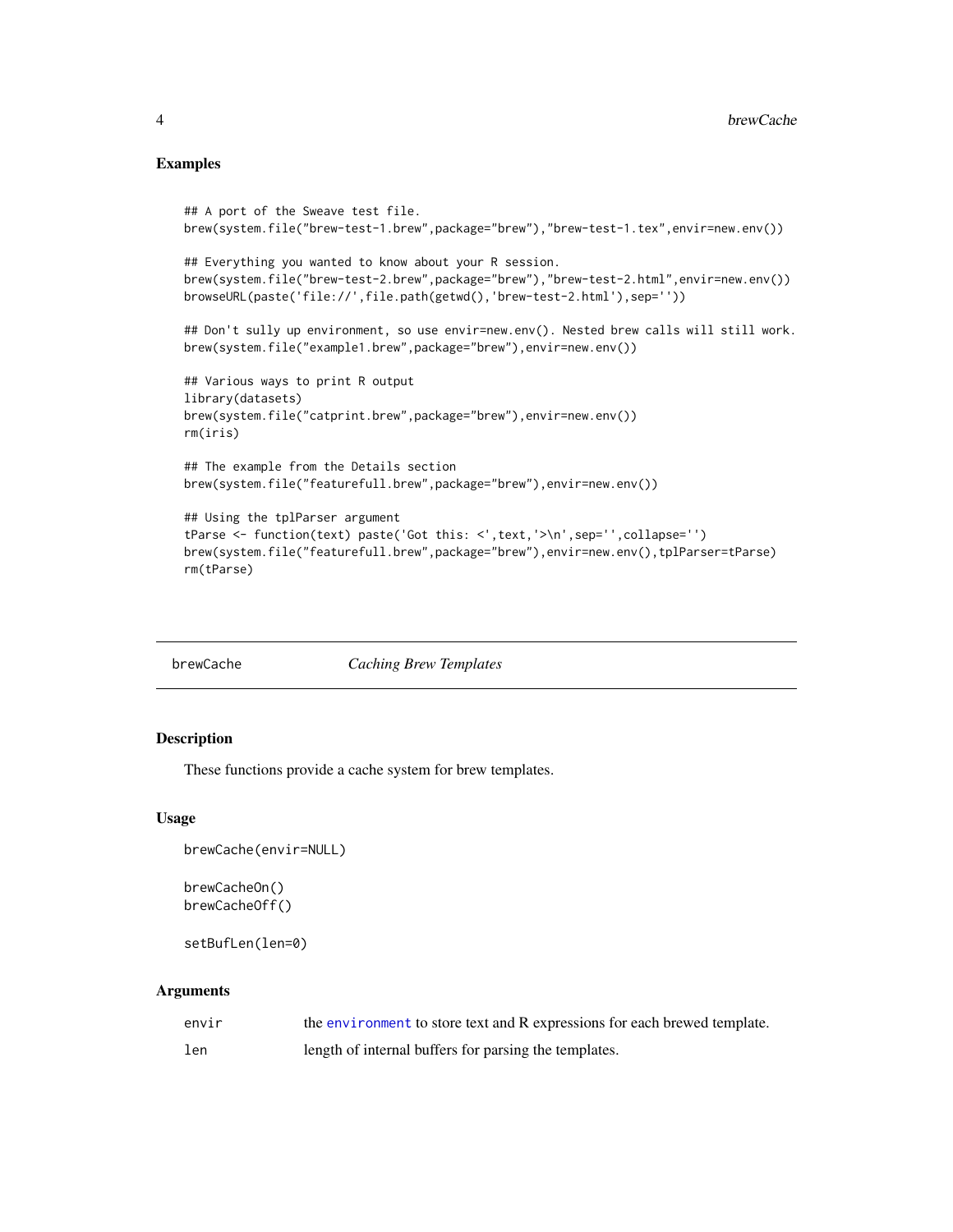#### <span id="page-4-0"></span>brewCache 5

#### Details

brew can cache parsed templates for potential speedup but only when brew calls are passed filenames, not connections, and when tplParser is NULL.

brew caching is implemented by storing file names, modification times, and the associated text and R expressions in an internal environment. Calling brewCache() with an appropriate environment sets the internal cache. Calling without arguments returns the internal cache. The cache is exposed this way mainly for testing, debugging, performance improvement, etc. and this may be off-limits in future releases.

Simple enough, brewCacheOn() turns on caching of brew templates and is equivalent to calling brewCache(envir=new.env(hash=TRUE,parent=globalenv())). brewCache() without arguments returns the internal environment. Calling brewCacheOff() turns off caching by setting the internal environment to NULL.

One thing to note: filenames act as keys in the internal cache environment, and brew does nothing to expand them to their full paths. Thus, '/home/user/brew.html' and '~usr/brew.html' will act as separate keys, although on-disk they may actually point to the same file.

setBufLen() initializes internal parsing vectors to length len. Default is 0.

#### Value

brewCache() without arguments returns the internal cache. All others invisibly return NULL.

#### Author(s)

Jeffrey Horner <jeff.horner@vanderbilt.edu>

#### See Also

[Sweave](#page-0-1) for the original report generator.

#### Examples

```
## Turn on caching
brewCacheOn()
## Brew a template
brew(system.file("featurefull.brew",package="brew"),envir=new.env())
## Get the internal cache
cache <- brewCache()
## Inspect
as.list(cache)
## Inspect first file cached in list
as.list(cache)[[1]]
## Inspect environment that contains text and parsed code
as.list(as.list(cache)[[1]]$env)
```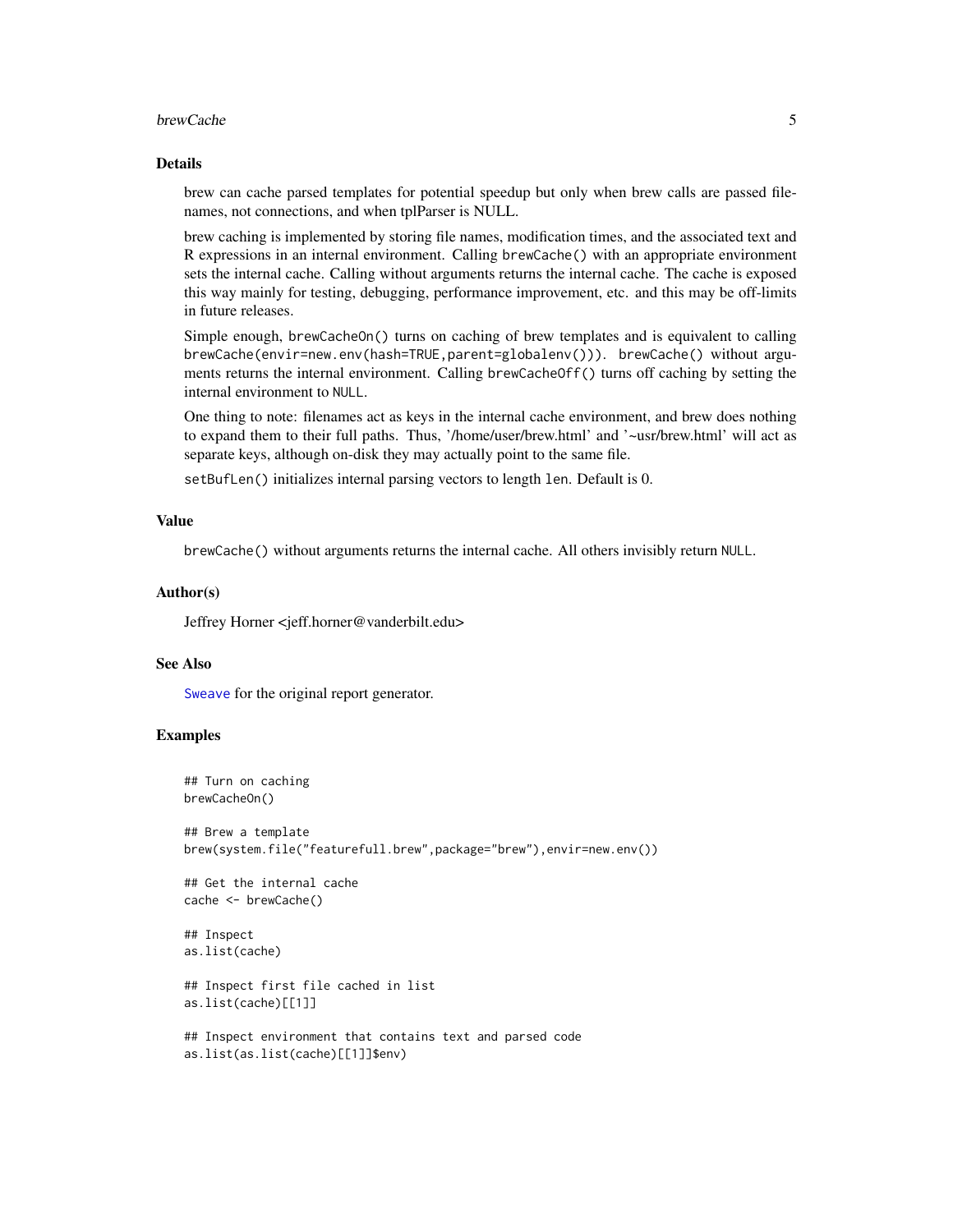6 brewCache

## Turn off brew caching brewCacheOff() rm(cache)